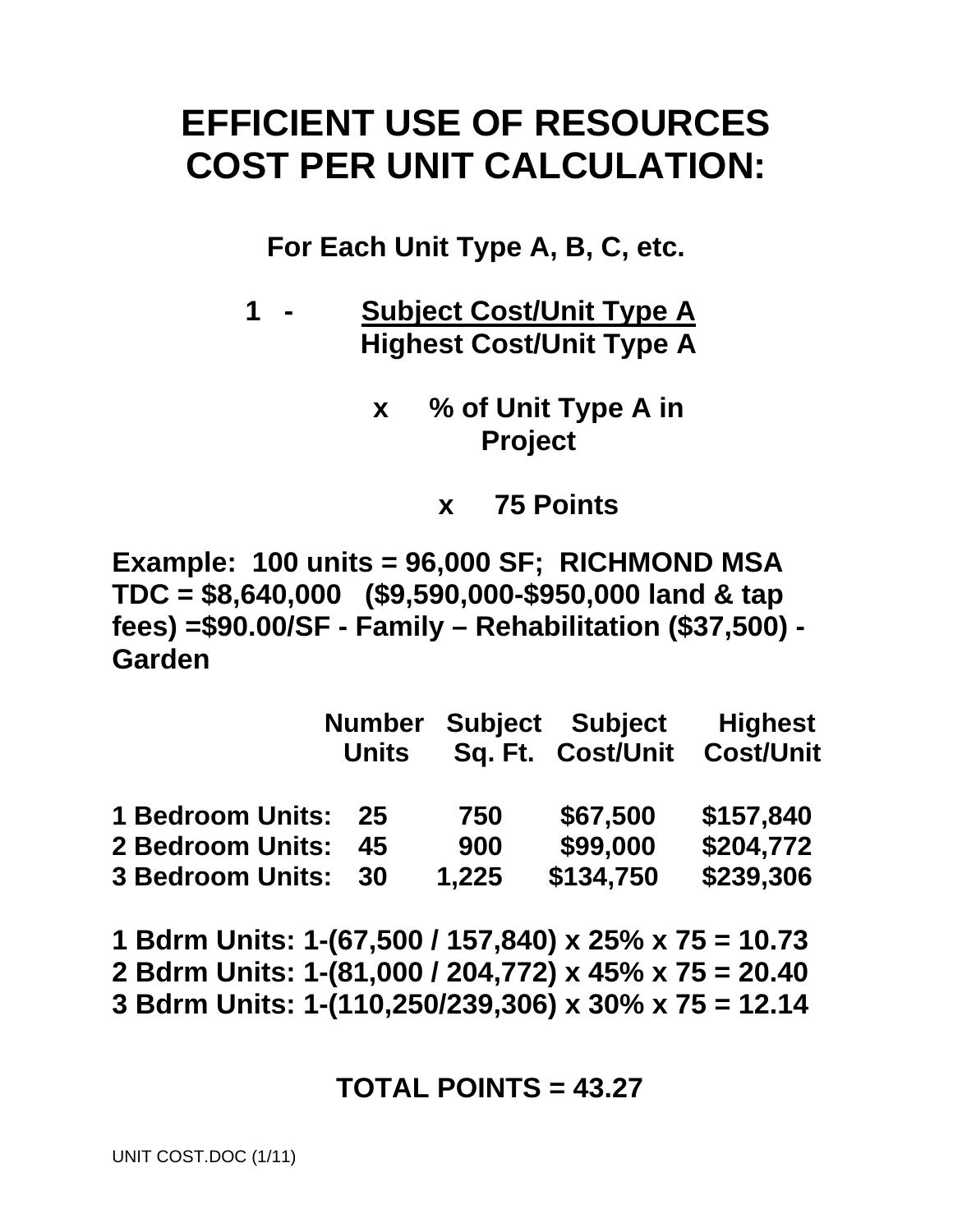# **EFFICIENT USE OF RESOURCES CREDIT PER UNIT CALCULATION:**

**For Each Unit Type 1 BDRM, 2 BDRM , etc.** 

- **1 Subject Credit BDRM Unit Type Highest Credit BDRM Unit Type**
- **x % of BDRM Unit Type in Project**

**x 180 Points** 

**Example: 100 units = 100,000 SF; RICHMOND MSA \$1,200,000 Tax Credits Requested = \$12.00/SF Family - New Construction - Garden** 

**(\$1,200,000 Tax Credits Requested/100,000 SF = \$12.00 Tax Credits/SF)** 

|                      | Units     | Sq. Ft. | Number Subject Tax Credits/ Subject | Sq. Ft. Credit/Unit Credit/Unit | <b>Highest</b> |
|----------------------|-----------|---------|-------------------------------------|---------------------------------|----------------|
| <b>1 BDRM Units:</b> | 25        |         | 697 x 12.00                         | $=$ \$8,364 \$13,061            |                |
| <b>2 BDRM Units:</b> | 45        |         | 875 x 12.00                         | $=$ \$10,500 \$17,695           |                |
| <b>3 BDRM Units:</b> | <b>30</b> |         | 1,440 x 12.00                       | $= $17,280$ \$19,802            |                |
|                      |           |         |                                     |                                 |                |

**1 BDRM Units: 1-( 8,364 / 13,061) x 25% x 180 = 16.18 2 BDRM Units: 1-( 10,500 /17,695) x 45% x 180 = 32.94 3 BDRM Units: 1-( 17,280 /19,802) x 30% x 180 = 6.88** 

## **TOTAL POINTS = 56.00**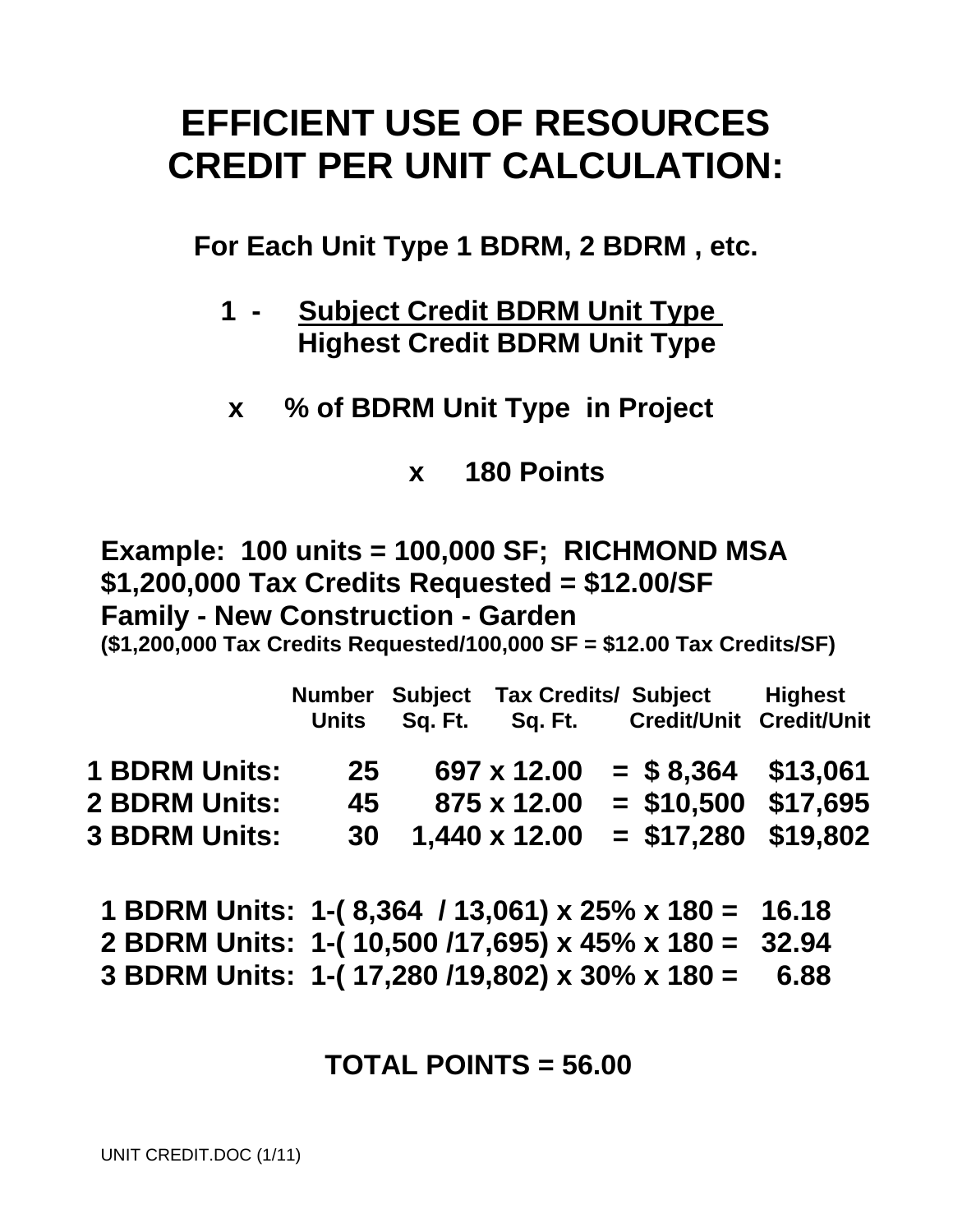# **EFFICIENT USE OF RESOURCES REHABILITATION PARAMETER CALCULATION:**

**TIDEWATER MSA Family - 2 Bedroom Unit - Garden** 

**Subject Contractor Costs / Total Units = \$22,500** 

**\$22,500 - \$15,000 = \$ 7,500** 

**\$7,500 / \$20,000 [\$35,000-\$15,000] = 0.3750** 

**The \$35,000, 2-Bedroom Parameter = \$198,232** 

**The \$15,000, 2-Bedroom Parameter = \$73,538** 

**\$198,232 - \$73,538 = \$124,694** 

**\$124,694 X 0.3750 = \$46,760** 

**\$73,538 + \$46,760 = \$120,298**